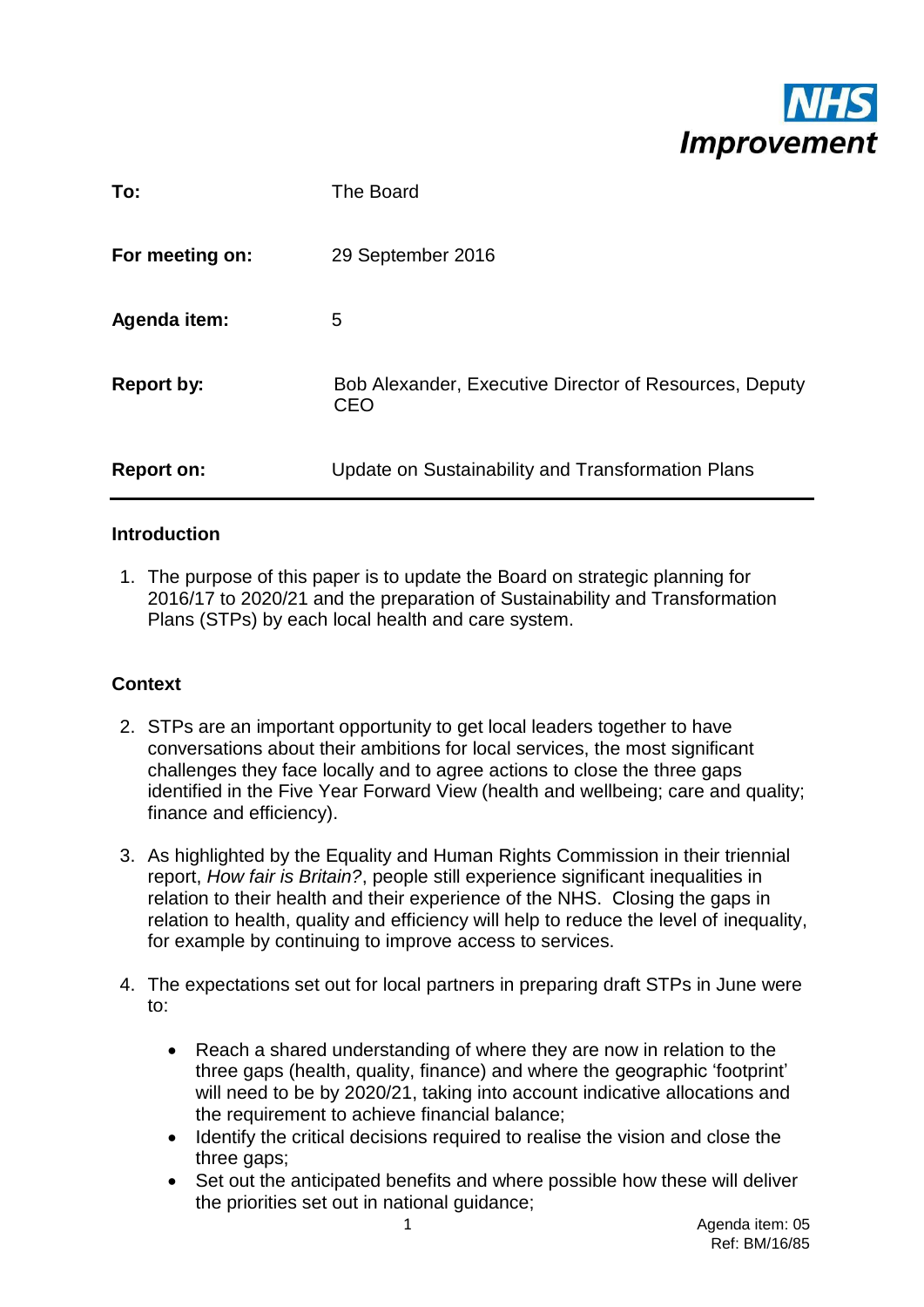- Identify which actions lie with individual organisations and which require system-wide change, including dependencies on other partners or neighbouring footprints;
- Assess the degree of consensus and support for proposed changes and plans for engagement with clinicians, the public and key partners.

#### **Progress to date**

- 5. Draft STPs were produced by local partners for each the 44 geographic footprints in June 2016 and a process of review and further development is under way.
- 6. A variety of organisations are working together in each STP footprint including primary care leaders, CCGs, providers, local authorities and commissioners of specialist services. The local partners also need to include ambulance services and specialist providers that often cross a number of STP boundaries. The work on STPs has involved the establishment of local arrangements for collaboration and joint working, including the voluntary and independent sectors.
- 7. As noted above, the guidance for strategic planning asked STP partners to set out their plans to engage key stakeholders. This includes the engagement of clinicians, primary care, local authorities, service users and the public in order to understand their views on the future direction for local services. Once specific proposals for changes to services have been developed, it will be important that there is a clear case for change to support local engagement and, where necessary, consultation.
- 8. STP partners are considering the local vision and strategy for the future pattern of services in order to implement the Five Year Forward View. This includes work on redesigning patient pathways based on 'Right Care' approaches; integrated care systems that bring together general practice, community health services, social care, mental health and/or acute services; system-wide admission avoidance; supported discharge; urgent care network redesign; and strengthened primary care and community services.
- 9. Based on the work of recent national taskforces, STP partners are also considering their approach to seven day services, mental health, cancer and maternity services and services for people with learning disabilities and dementia.
- 10.In relation to mental health, the aim is to improve outcomes for children and adults with mental health needs. There is a recognition of the challenges in addressing both common mental health problems and severe mental illness including the need for resilient 24/7 services, equity of access, specialist services and workforce recruitment. In developing their plans, STP partners will need to consider approaches to early intervention, out of area care and care pathway re-design.
- 11.In seeking to close the health and wellbeing gap, STP partners are considering action to improve population health and wellbeing and to reduce health inequalities in a growing and increasingly diverse population with large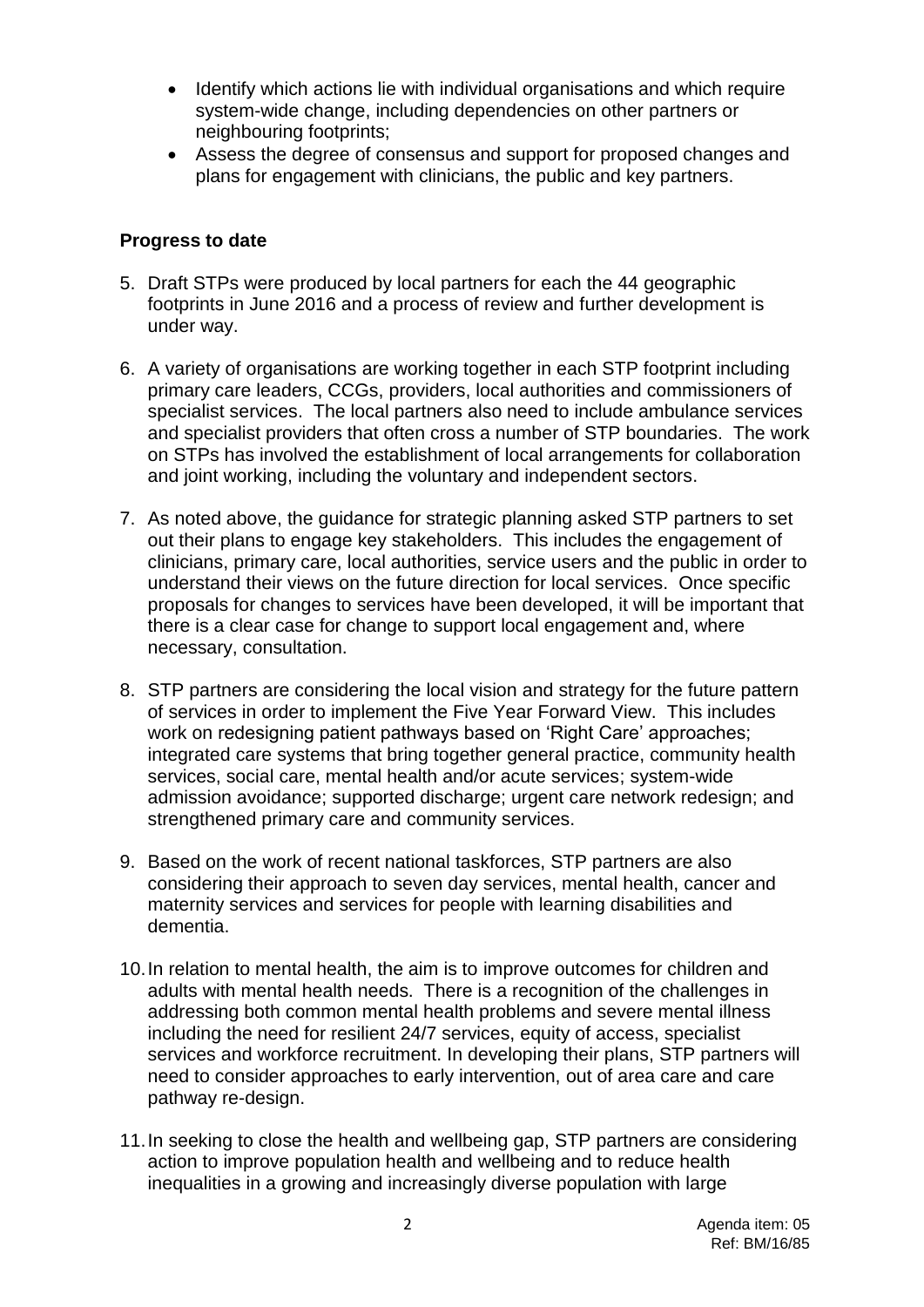variations in levels of deprivation. Key health issues include obesity, smoking and diabetes, health in the early years, reducing excess mortality and preventing avoidable illness in an ageing population with multiple health and social care needs.

- 12.In seeking to close the care and quality gap, STP partners are considering how to address variation in service quality and outcomes with the aim of delivering improved standards of care for patients across acute and community settings. NHS Improvement continues to provide support through specific quality initiatives such as work with the Virginia Mason Institute.
- 13.The standards for safe staffing are clearly an important factor affecting the design of clinically sustainable services. The National Quality Board has recently published an updated safe staffing resource to help achieve the ambitions in the Five Year Forward View, which provides a basis for organisations to assess workforce needs over the next five years.
- 14.In seeking to close the finance and efficiency gap, key issues to be considered in plans include measures to reduce the growth in demand for services, the potential for improved productivity and efficiency; the need for plans to address the longer term sustainability of services; and capital requirements. NHS Improvement is building up its support for providers to take forward the opportunities for improved productivity and efficiency highlighted by the Carter review.
- 15.Clearly, social care funding considerations have a significant impact on local health services. Increasingly, there are examples of local authorities and NHS commissioners pooling funding through joint commissioning arrangements and pooled budgets. Given the level of inter-dependency, it will be important for STP partners to consider the impact of social care funding expectations, whilst keeping the formal separation from NHS funding as appropriate.
- 16.In order to give STP partners the best chance of successfully implementing their plans, it will be vital to ensure that the local leadership has sufficient support. The types of support needed may include access to best practice solutions from other systems, facilitating local working arrangements and establishing effective governance for the STP partners working together as a health system.

#### **Taking forward local plans**

- 17.Local leaders have been asked to submit their plans in October 2016. The strategic plans for each footprint will be a key starting point for two-year, organisation-level operational plans for 2017/18 and 2018/19.
- 18.NHS Improvement and other Arm's-Length Bodies are publishing joint planning guidance in September 2016. This will help partners in each STP footprint move swiftly from refining the STP in October to agreeing two-year operational plans and contracts that will underpin delivery in 2017/18 and 2018/19. The aim is to provide certainty and stability for a two-year planning and contracting cycle.
- 19.The intention is to enable operational planning and contracting to be completed by the end of December 2016. Thus, moving into 2017, organisations will be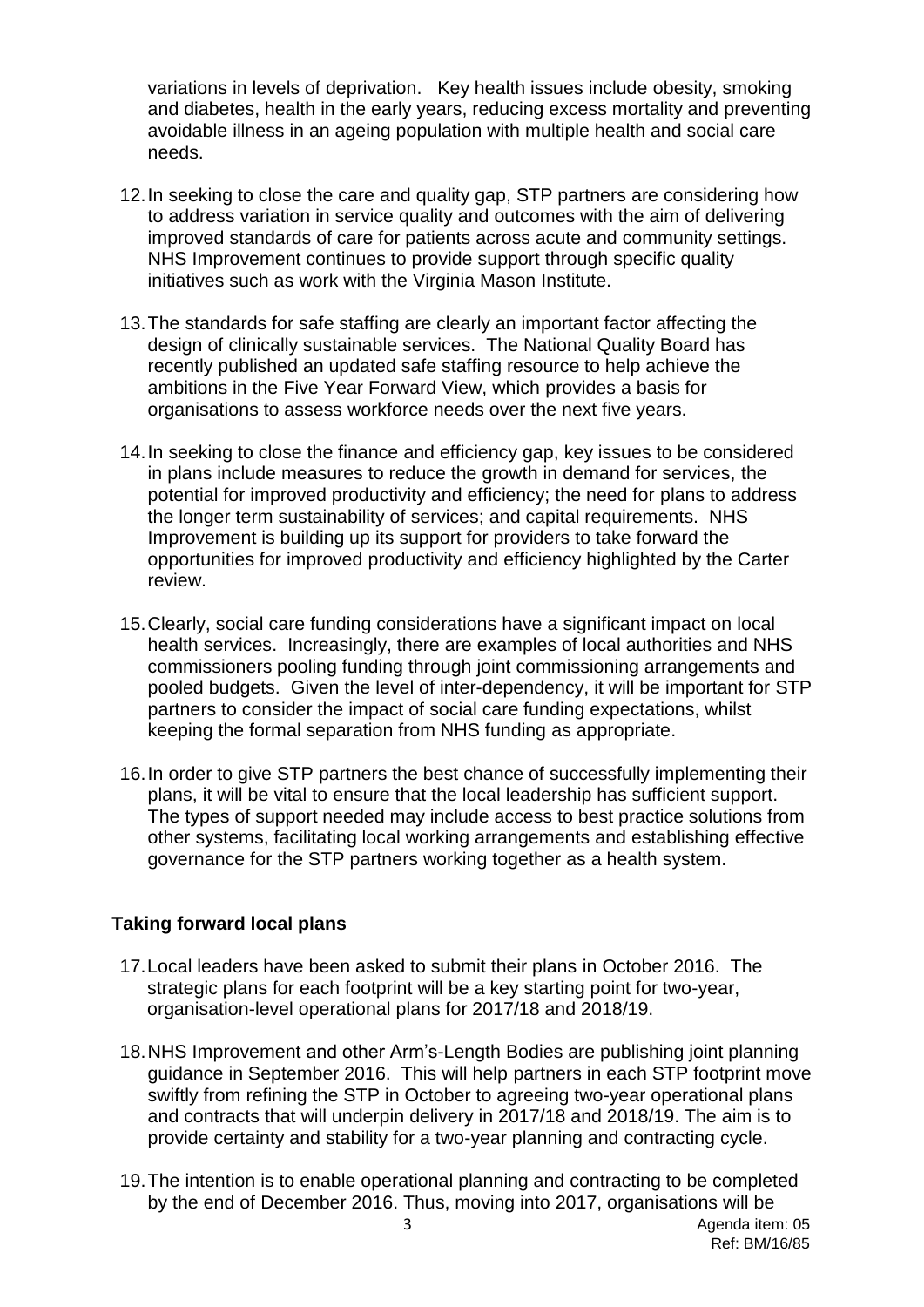able to focus single-mindedly on delivery of the next two years of their STPs, building on the solid financial foundation created through joint actions in 2016.

- 20.The arrangements for operational planning are being considered in a separate report to the Board.
- 21.The key next steps in relation to strategic planning for 2016/17 to 2020/21 are therefore to:
	- Continue to carry out the joint process for developing and reviewing plans;
	- Take forward the objectives of STPs through the operational plans for 2017/18 – 2018/19;
	- Work with NHS England on the approach to the oversight of STPs;
	- Continue to provide regional and national support to STP leaders in developing and implementing their plans.
- 22.In conclusion, over the coming months it will be important to maintain a strong focus on the aims of the STP process: to resolve the most significant challenges faced in each local system, taking the necessary decisions to close the three gaps – in health and wellbeing; care and quality; and finance and efficiency. NHS Improvement continues to work with the other Arm's Length Bodies to support providers and wider local health economies in taking forward the necessary changes.

## **Recommendation**

23.The Board is invited to note progress on strategic planning for 2016/17 to 2020/21 and the preparation of STPs for each local health and care system.

**Bob Alexander Executive Director of Resources, Deputy CEO**